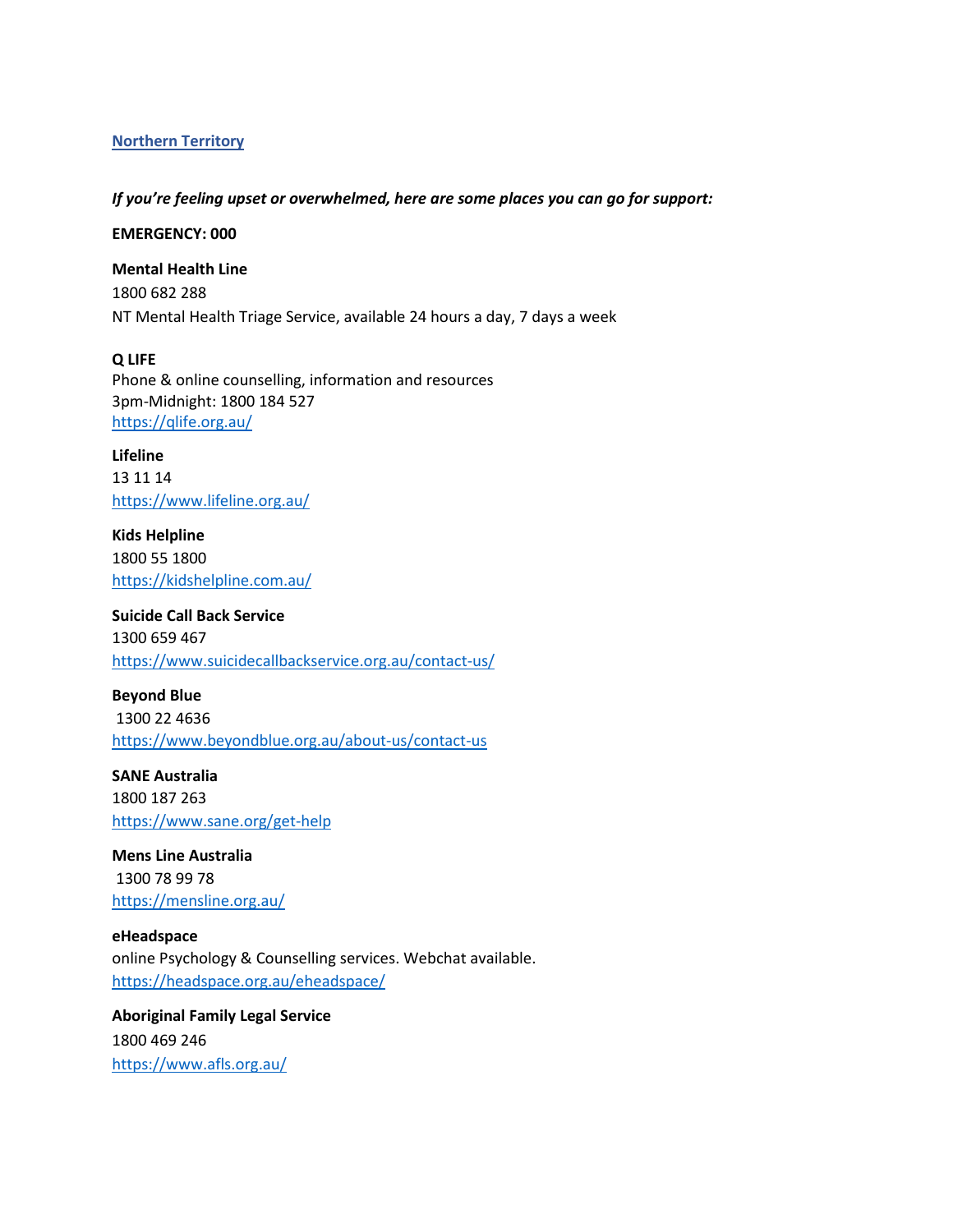## **1800 RESPECT**

24-hour support line for people impacted by sexual assault, domestic or family abuse 1800 737 732

*Headspace centres around the country provide free mental health care for young people. Find a headspace centre near you:*

### **Headspace**

Psychology & Counselling services, information and resources.

<https://headspace.org.au/young-people/life-issues/>

Darwin: (08 8931 5999)

Katherine: (8912 4000)

Alice Springs: (8958 4544)

*Aboriginal Community Controlled Health Organisations can provide mental health care and wellbeing support for Aboriginal and Torres Strait Islander people.* 

*You can see the Aboriginal Community Controlled Health Organisations near you by visiting your state's peak body:*

### **Aboriginal Medical Services Alliances Northern Territory**

#### <https://www.amsant.org.au/nt-map/>

*The Aboriginal Medical Services Alliances Northern Territory are one of our supporting organisations. Our partner/supporter organisations are committed to supporting Aboriginal and Torres Strait Islander LGBTQA+ young people.*

*Other services in your state/territory that can offer support:*

### **NT Aids and Hepatitis Council (NTAHC)**

[\(https://www.ntahc.org.au/lgbti-living-well\)](https://www.ntahc.org.au/lgbti-living-well)

Darwin: (8944 7777)

Alice Springs: (8944 7700)

#### **Northside Health NT:**

LGBTI Specialist Clinic: Visiting doctors specialising in LGBTI health provide a 3-day clinic on a monthly basis.

[www.northsidehealthnt.com.au](http://www.northsidehealthnt.com.au/)